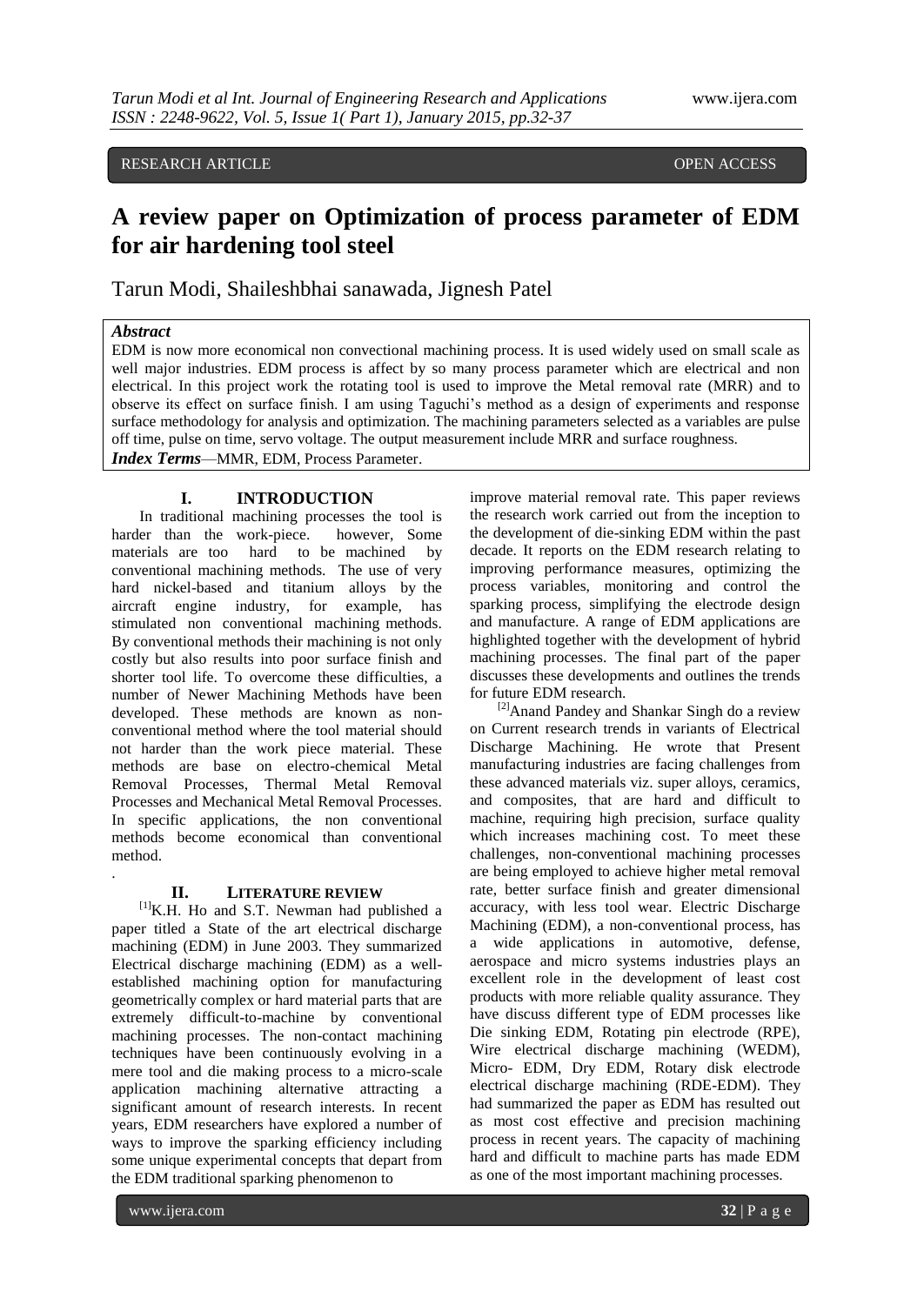The contribution Variants of EDM has brought tremendous improvements in the surface finish of machined advanced engineering materials. Powder mixed EDM and Ultrasonic assisted EDM has not only reduces tool wear but also increases material removal rate. Modeling and optimization of various electrical and non electrical parameters in EDM improved in precision machining of work materials The review of the research trends in EDM on rotary EDM, dry EDM machining, EDM with powder additives, Ultrasonic assisted EDM ,WEDM and Micro EDM performances is presented. In each topic, the development of the methods for the last 50 years is discussed.

[3]This paper aims to show the prospects of electrical discharge machining (EDM) technology by interrelating recent achievements in fundamental studies on EDM with newly developed advanced application technologies. Although gap phenomena in EDM are very complicated and hence not yet very well understood, recent improvements in computers and electronic measuring instruments are contributing to new discoveries and inventions in EDM technology. Such newly acquired insight sometimes raises questions on the validity of the established theories of EDM phenomena, and EDM processes once believed to be impossible or unrealistic are now becoming practical. EDM processes involve transient phenomena occurring in a narrow space (order of micrometers) and in a short period of time (order of microseconds). These EDM phenomena are not in thermal equilibrium, but include transitions between solid, liquid, gas, and plasma, chemical reactions, mass transfer, and displacement of boundaries. Hence, compared to other discharge phenomena such as glow discharge in dry etching processes and arc discharge in welding processes, physics involved in EDM processes are obviously most complicated, rendering observation and theoretical analysis extremely difficult. Although it is a long way to fully understand the EDM phenomena, thanks to advancements of various surface analyzing equipments, microscopes, high-speed imaging devices, and software tools for numerical analysis, fundamental studies are progressing step by step, and some of the common EDM knowledge which have been accepted for a long time are being modified. On the other hand, given that numerous discharge gap phenomena have yet to be fully understood, the potentials of EDM technology may not be fully realized. Undoubtedly, continuous efforts are expected to lead to further developments of the EDM technology in the future.

<sup>[4]</sup>Michael F.W. Festing publishes a paper in 2001 as Guidelines for the Design and Statistical Analysis of Experiments. An experiment is a procedure for collecting scientific data in order to

answer a hypothesis, or to provide material for generating new hypotheses, and differs from a survey because the scientist has control over the treatments that can be applied. Most experiments can be classified into one of a few formal designs, the most common being completely randomized, and randomized block designs.. Some experiments involve a single independent (treatment) variable, whereas other "factorial" designs simultaneously vary two or more independent variables, such as drug treatment and cell line. Factorial designs often provide additional information at little extra cost. Experiments need to be carefully planned to avoid bias, be powerful yet simple, provide for a valid statistical analysis and, in some cases, have a wide range of applicability. Virtually all experiments need some sort of statistical analysis in order to take account of biological variation among the experimental subjects. Parametric methods using the t-test or analysis of variance are usually more powerful than non-parametric methods, provided the underlying assumptions of normality of the residuals and equal variances are valid.

[5] J.L. Lin and C.L. Lin used grey-fuzzy logic for the optimization of the manufacturing process in 2003. In this paper, the use of the grey-fuzzy logic based on orthogonal array for optimizing the electrical discharge machining process with multiresponse has been reported. An orthogonal array, grey relational generating, grey relational coefficient, grey-fuzzy reasoning grade and analysis of variance are applied to study the performance characteristics of the machining process. The machining parameters (pulse on time, duty factor and discharge current) with considerations of multiple responses (electrode wear ratio, material removal rate and surface roughness) are effective. The grey-fuzzy logic approach can help to optimize the electrical discharge machining process with multiple process response. The paper has presented the use of the grey-fuzzy logics based on orthogonal array for the optimization of the electrical discharge machining process with the multiple process responses. Grey relational coefficient analyzes the relational degree of the multiple responses (electrode wear ratio, material removal rate and surface roughness). Fuzzy logic is used to perform a fuzzy reasoning of the multiple performance characteristics. As a result, these approaches can greatly improve the process responses such as the electrode wear ratio, material removal rate and surface roughness in the electrical discharge machining process.

<sup>[6]</sup> Prof. Dr.-Ing. A. Behrens and Dipl.-Ing. M.P. Witzak had present a paper under the title "New arc detection technology for highly efficient electrodischarge machining". Control of Electro-discharge machining is aimed at a stable process, with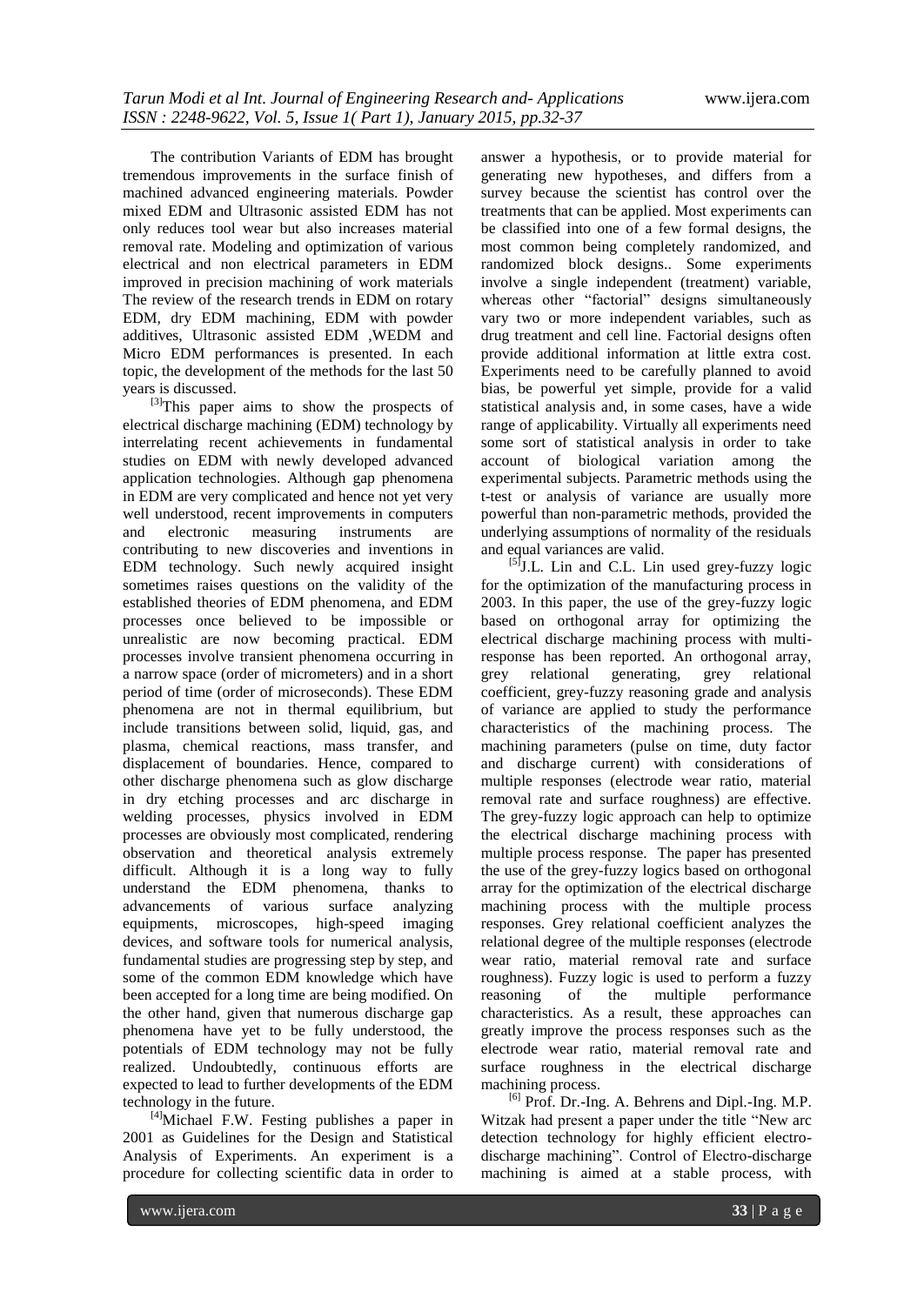maximum removal rate in combination with high quality surfaces. Electro discharge machining is known for its high statistic and non-linear nature and is therefore difficult to control. Furthermore there does not exist a complete mathematical model for the physical varieties related to the removal process. Therefore it is impossible to go through a classical identification procedure to find a transfer function permitting a controller design for stable process control. Consequently, EDM control requires multiple modules accomplished in hardware sensors and computer systems in combination with so-called technology tables. These technology tables that are created by the manufacturer contain users experience and deliver a great spectrum of basic machining parameters. Modern EDM plants contain so-called adaptive control optimization "which leads to on-line adjustment of an ensemble of working parameters. This paper will present a strategy that belongs to overall process stability control and contains a new arc detection technology. The resulting system enables the user to drive the EDM process under all circumstances near its physical limit i.e. maximum removal rate with regard to a defined surface quality.

<sup>[7]</sup>C. K. Biswas and Shailesh Dewangan investigate Optimisation of EDM Process with Fuzzy Logic Techniquein in December 26-27, 2012 Dubai (UAE). In this analysis, the optimisation of multiple responses of Electric discharge machining (EDM) using Fuzzy logic coupled with Taguchi method is attempted. The work piece material was AISI P20 tool steel and a cylindrical copper electrode was used with side impulse flushing. The influence of machining parameters, i.e., pulse current (Ip), pulse duration (Ton), work time (Tw), lift time (Tup) and Inter Electrode Gap (IEG) on the Material Removal Rate (MRR) and Surface Roughness(SR) in EDM are examined. L27 orthogonal array was used to design the experiment and the effect of the factors on the responses were studied. Experimental data has been analysed using analysis of variance (ANOVA). As the responses are conflicting in nature, a single combination of factors cannot be treated as best machining performance for all responses. Fuzzy logic is used to convert multiple responses into a single characteristic index known as Multi Performance Characteristic Index (MPCI). Finally, MPCIs were optimised by using robust Taguchi design. This paper has presented the use of fuzzy logic for optimization of the EDM process with multiple performance characteristics. The following factor settings have been identified as to yield the best combination of process variables: Factor Ip=  $2A$ , Ton=  $500 \mu s$ , Tup= 1.4s, Tw= 1s and IEG= 90 μm. The performance characteristics such as MRR and SR can be improved through this approach.

<sup>[8]</sup>Samar Singh and MukeshVerma had do A Parametric Optimization of Electric Discharge Drill Machine Using Taguchi Approach published in Journal of Engineering, Computers & Applied Sciences (JEC&AS), ISSN No: 2319-5606, Volume 1, No.3, December 2012. Electric Discharge Drill Machine (EDDM) is a spark erosion process to produce micro holes in conductive materials. This process is widely used in aerospace, medical, dental and automobile industries. As for the performance evaluation of the Electric discharge drilling machine it is very necessary to study the process parameters of machine tool. In this research paper a brass rod 2 mm diameter was selected as a tool electrode. The experiments generate output responses such as material removal rate (MRR). The best parameters such as pulse on-time, Pulse off-time and water pressure were studied for best machining characteristics. This investigation presents the use of Taguchi approach for better MRR in drilling of Al-7075. A plan of experiments, based on L27 Taguchi design method, was selected for drilling of material. From the analysis of variance (ANOVA) shows the percentage contribution of the control factor in the machining of Al-7075 in EDDM. The optimal combination levels and the significant drilling parameters on MRR were obtained. The optimization results showed that the combination of maximum pulse on-time and minimum pulse offtime gives maximum MRR. Influences of EDDM process parameters on MRR of Al 7075 were investigated in this paper. ANOVA shows that Pulse on time has the maximum contribution i.e. 94% on MRR and Pulse off time has 4 % contribution on MRR. It is also concluded from this research that with increase of pulse on time MRR increases and with the increase of Pulse off time MRR decreases.

<sup>[9]</sup> Yih-fong Tzeng and Fu-chen Chen, "Multiobjective optimisation of high-speed electrical discharge machining process using a Taguchi fuzzybased approach" Materials and Design 28 (2007) 1159–1168, science direct. The paper describes the application of the fuzzy logic analysis coupled with Taguchi methods to optimise the precision and accuracy of the high-speed electrical discharge machining (EDM) process. A fuzzy logic system is used to investigate relationships between the machining precision and accuracy for determining the efficiency of each parameter design of the Taguchi dynamic experiments. From the fuzzy inference process, the optimal process conditions for the high-speed EDM process can be easily determined. In addition, the analysis of variance (ANOVA) is also employed to identify factor B (pulse time), C (duty cycle), and D (peak value of discharge current) as the most important parameters, which account for about 81.5% of the variance. The factors E (powder concentration) and H (powder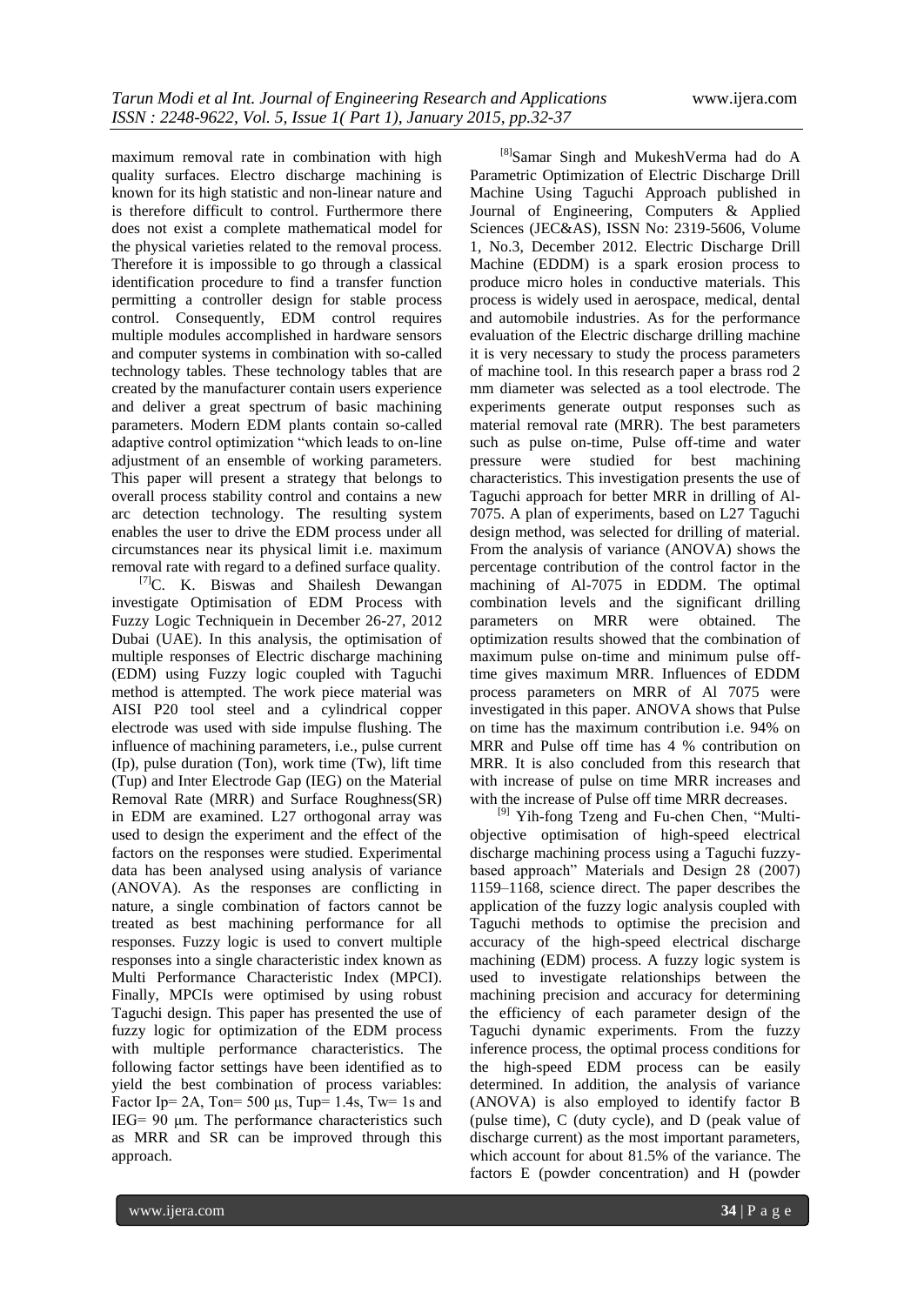size) are found to have relatively weaker impacts on the process design of the high-speed EDM. Furthermore, a confirmation experiment of the optimal process shows that the targeted multiple performance characteristics are significantly improved to achieve more desirable levels. Here Comparing to the initial trial, the MPCIs of the optimal parameter design are increased by 54.21%. The dimensional precision and accuracy are improved by 25.8% and 0.8%, respectively.

[10] J.L. Lina, K.S. Wangb, B.H. Yan and Y.S. Tarng do Optimization of the electrical discharge machining process published in Journal of Materials Processing Technology 102 (2000) 48-55. In this paper, the application of the Taguchi method with fuzzy logic for optimizing the electrical discharge machining process with multiple performance characteristics has been reported. A multi-response performance index is used to solve the electrical discharge machining process with multiple performance characteristics. The machining parameters (the workpiece polarity, pulse-on time, duty factor, open discharge voltage, discharge current and dielectric fuid) are optimized with considerations of the multiple performance characteristics (electrode wear ratio and material removal rate).

 $^{[11]}$ M.P. Jahan, M.Rahman and Y.S. Wong do "A review on the conventional and micro-electro discharge machining of tungsten carbide" published in International Journal of Machine Tools & Manufacture 51(2011)837–858. The capability of machining intricate features with high dimensional accuracy in hard and difficult-to- cut material has made electro discharge machining (EDM) process as an inevitable and one of the most popular nonconventional machining processes. In recent years, both EDM and micro-EDM processes are being used extensively in the field of mould making, production of dies, cavities and complex 3D structures using difficult-to-cut tungsten carbide and its composites. The objective of this paper is to provide a state of the art in the field of EDM and micro-EDM of tungsten carbide and its composites. The review begins with a brief introduction on the EDM and micro-EDM processes. The research and developments in electrodischarge machining of tungsten carbide are grouped broadly into conventional EDM of tungsten carbide, micro-EDM of tungsten carbide and current research trends in EDM and micro-EDM of tungsten carbide. The problems and challenges in the area of conventional and micro- EDM of tungsten carbide and the importance of compound and hybrid machining processes are discussed. A summary of the future research directions based on the review is presented at the final section.

[12] Vishnu D Asal and Prof.R.I.Patel did A Review on Prediction of EDM Parameters using

Artificial Neural Network in IJSR Volume : 2 | Issue : 3 | Mar 2013 • ISSN No 2277 - 8179. ANNs can identify and learn correlated patterns between input data sets and corresponding target values. After training, ANNs can be used to predict the outcome of new independent input data. Interest in using Artificial Neural Networks (ANNs) for forecasting has led to a tremendous surge in research activities in the past decade. While ANNs provide a great deal of promise, they also embody much uncertainty. Researchers to date are still not certain about the effect of key factors on forecasting performance of ANNs. This paper presents a Literature survey of ANN applications in forecasting of EDM parameters which controls the MRR, TWR, Surface Roughness, Radial overcut etc. The important findings are summarized as follows :- The unique characteristics of ANNs adaptability, nonlinearity and arbitrary function mapping ability make them quite suitable and useful for forecasting tasks. The findings are inconclusive as to whether and when ANNs are better than classical methods. It is observed that there is a considerable reduction in MSE for the developed network of ANN with GA. It was found that the neural models could predict the process performance with reasonable accuracy, under varying machining conditions. RBFN is faster than the BPNs and the BPN is reasonably more accurate.

[13]Kapil Banker1, Ujjval Prajapati2, Jaimin Prajapati3, Paras Modi "Parameter optimization of Electro Discharge Machine of AISI 304 Steel by using Taguchi Method" International Journal of Application or Innovation in Engineering & Managemen, Volume 3, Issue 8, August 2014 ISSN 2319 – 4847. Electrical discharge machining (EDM) is one of the non-traditional machining processes, based on thermo electric energy between the work piece and an electrode. In this process, the material removal is occurred electro thermally by a series of successive discrete discharges between electrode and the work piece. The optimization of the parameters of the EDM machining has been carried out by using the taguchi's method for design of experiments (DOE). In recent years many ways has been found for improving the MRR of the WORK PIECE. Taguchi method has been used for design of experiments with three input parameters and their three levels using L9 array. In the research nine experiment had been done along with copper tool material as well as AISI 304L material had been used as a work piece. The dielectric used is kerosene diluted with water. The main objective of the research is the analysis to optimize the process parameters of EDM with the help of taguchi method and using Minitab software in terms of MMR. The different parameters considered while carrying out the experiments on EDM would be the current, Ton, Toff, Time required, Depth of cut etc,. The research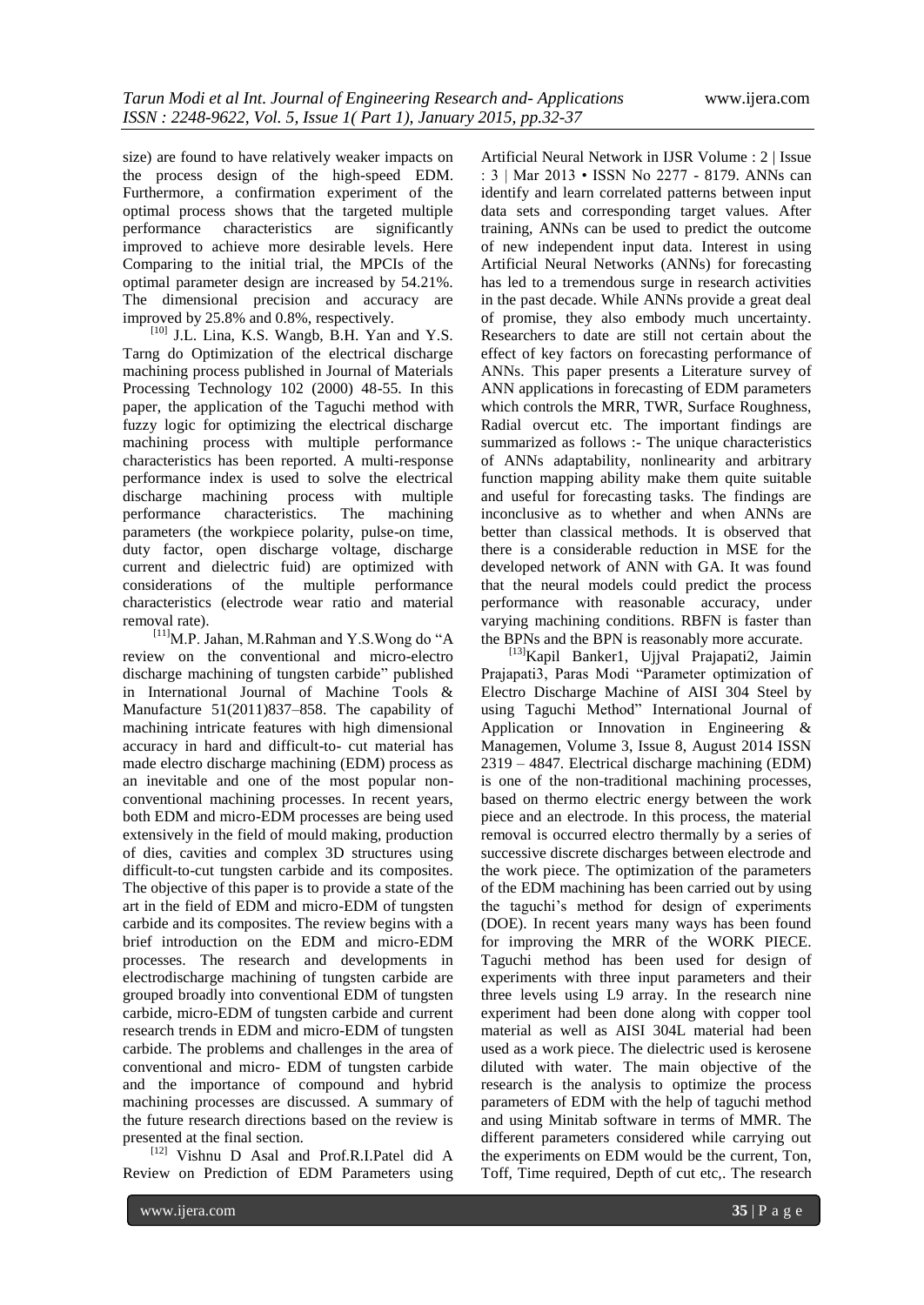findings show that the copper having high material removal rate with respect to other material such as aluminum, gun metal, brass, etc.

 $^{[17]}$ The Response Surface Methodology (RSM) is a collection of mathematical and statistical techniques useful for the modeling and analysis of problems in which a response of interest is influenced by several variables and the objective is to optimize this response. Nuran Bradley's thesis puts emphasis on designing, modeling, and analyzing the Response Surface Methodology. The three types of Response Surface Methodology, the first-order, the second-order, and three- level fractional factorial, will be explained and analyzed in depth. The thesis will also provide examples of application of each model by numerically and graphically using computer software. A first-order model uses low-order polynomial terms to describe some part of the response surface. This model is appropriate for describing a flat surface with or without tilted surfaces. Usually a first-order model fits the data by least squares. Once the estimated equation is obtained, an experimenter can examine the normal plot, the main effects, the contour plot, and ANOVA statistics (F-test, t-test, R2, the adjusted R2, and lack of fit) to determine adequacy of the fitted model. Lack of fit of the first-order model happens when the response surface is not a plane. If there is a significant lack of fit of the firstorder model, then a more highly structured model, such as second-order model, may be studied in order to locate the optimum. When the first-order model shows a significant lack of fit, then an experimenter can use a second-order model to describe the response surface. There are many designs available to conduct a second-order design. The central composite design is one of the most popular ones. An experimenter can start with 2q factorial point, and then add center and axial points to get central composite design. Adding the axial points will allow quadratic terms to be included into the model. Second-order model describes quadratic surfaces, and this kind of surface can take many shapes. Therefore, response surface can represent maximum, minimum, ridge or saddle point. Contour plot is a helpful visualization of the surface when the factors are no more than three. When there are more than three design variables, it is almost impossible to visualize the surface. For that reason, in order to locate the optimum value, one can find the stationary point. Once the stationary point is located, either an experimenter can draw a conclusion about the result or continue in further studying of the surface

#### **III. RESEARCH GAP**

I found in literature survey that nobody did a process parameter investigation for Air hardening tool steel. Air hardening tool steel has its own

properties those may be best for some particular application than other tool steel. It can be use as a forming tool for low duty cutting application. It is comparatively cheaper than HSS tool steel. So I decide to optimize and analyze the process parameter of EDM for any famous grade of Air hardening tool steel.

#### **REFERENCES**

- [1] K.H. Ho and S.T. Newman, *"A State of the art electrical discharge machining (EDM)"* International Journal of Machine Tools & Manufacture 43 (2003) 1287–1300
- [2] Anand Pandey and Shankar Singh *"review on Current research trends in variants of Electrical Discharge Machining"* International Journal of Engineering Science and Technology Vol. 2(6), 2010, 2172-2191
- [3] M. Kunieda, B. Lauwers, K. P. Rajurkar, B. M. Schumacher4 *"Advancing EDM through Fundamental Insight into the Process"*
- [4] Michael F. W. Festing "Guidelines for the *Design and Statistical Analysis of Experiments"* ATLA, 2001
- [5] J.L. Lin and C.L. Lin *"grey-fuzzy logic for the optimization of the manufacturing process"* Journal of Materials Processing Technology 160 (2005)
- [6] Prof. Dr.-Ing. A. Behrens and Dipl.-Ing. M.P. Witzak *"New arc detection technology for highly efficient electrodischarge machining"* Universität der Bundeswehr Hamburg Laboratorium Fertigungstechnik (LFT)- Holstenhofweg 85 - 22043 Hamburg
- [7] C. K. Biswas and Shailesh Dewangan investigate Optimisation of EDM Process with Fuzzy Logic Technique, International Conference on Metallurgical, Manufacturing and Mechanical Engineering (ICMMME'2012) December 26-27, 2012 Dubai (UAE)
- [8] Samar Singh and Mukesh Verma had do A Parametric Optimization of Electric Discharge Drill Machine Using Taguchi Approach published in Journal of Engineering, Computers & Applied Engineering, Computers & Applied Sciences (JEC&AS), ISSN No: 2319-5606, Volume 1, No.3, December 2012
- [9] Yih-fong Tzeng and Fu-chen Chen, *"Multiobjective optimisation of high-speed electrical discharge machining process using a Taguchi fuzzy-based approach"* Materials and Design 28 (2007) 1159–1168, science direct.